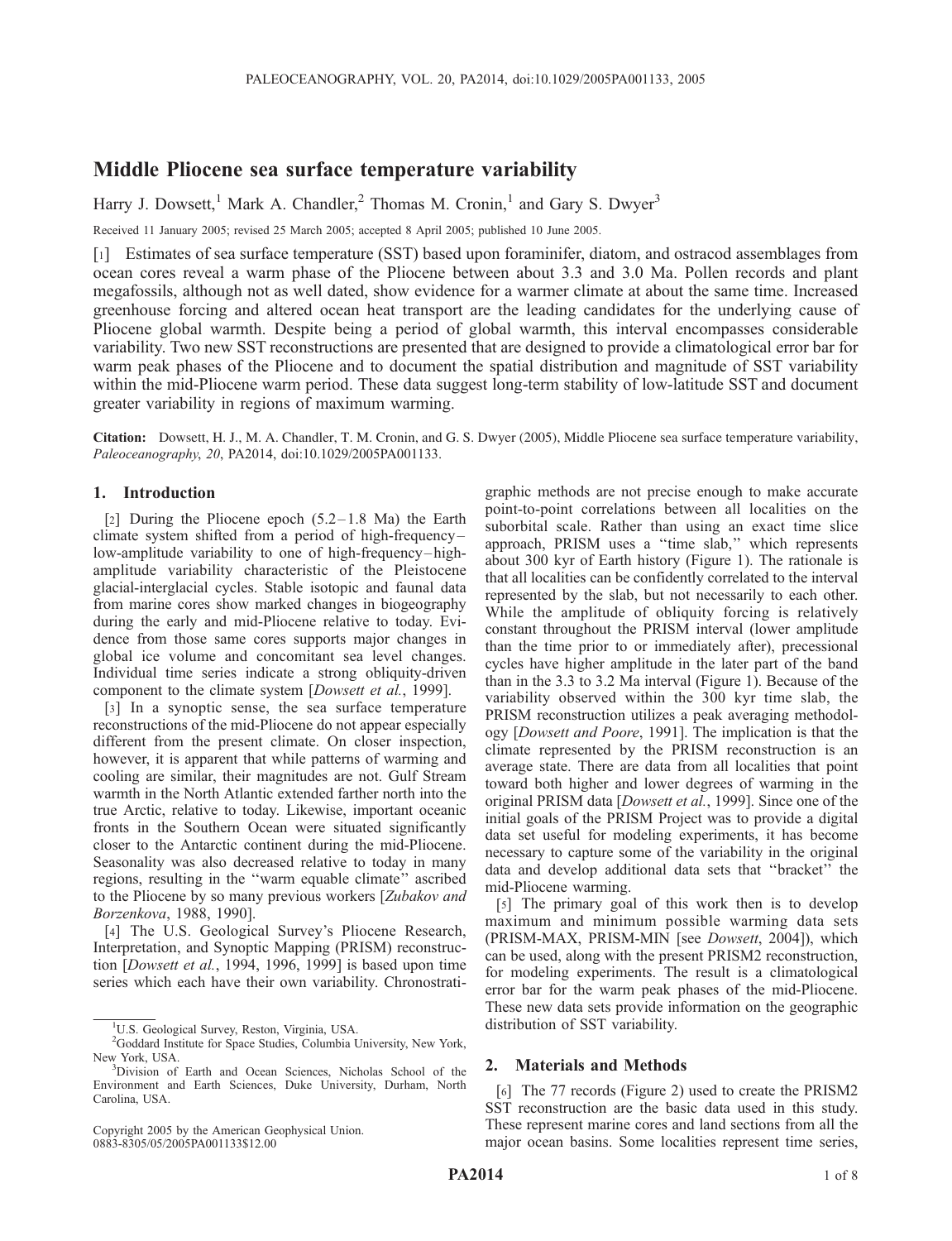

Figure 1. Orbital forcing within the Pliocene Research, Interpretation, and Synoptic Mapping (PRISM) time slab. Note low-amplitude obliquity cycles throughout the mid-Pliocene with precessional cycles that build in amplitude from the earlier to later part of the PRISM time slab. Eccentricity is shown by dashed line tracing upper limit of precession.

whereas others represent a handful of samples that can be correlated to the PRISM time slab. Data points are based primarily on planktic foraminifer assemblages, but also include ostracod, radiolaria and diatom data.

#### 2.1. PRISM2 Reconstruction

[7] The PRISM2 reconstruction evolved from a series of studies that summarized conditions at a large number of marine and terrestrial sites and areas [e.g., Dowsett and Cronin, 1991; Poore and Sloan, 1996]. The first marine reconstruction was done by Dowsett and Poore [1991] for the North Atlantic and compared Pliocene SST to last interglacial conditions. That work concluded that although the North Atlantic was little different during the last interglacial than it is today, it was warmer during the mid-Pliocene. With added data, Dowsett et al. [1992] determined the Pliocene anomaly (Pliocene SST minus modern conditions) for the North Atlantic region and showed by means of a transect that middle- and high-latitude SST was warmer during the Pliocene than either the last interglacial or

present day. Conversely, low-latitude SST showed undetectable changes during climate extremes (Last Glacial Maximum, last interglacial, and mid-Pliocene). These results favored an increased meridional ocean heat transport over increased  $CO<sub>2</sub>$  as the forcing behind mid-Pliocene warming.

[8] Barron [1992], Ikeya and Cronin [1993], and Cronin et al. [1993] provided new data from the Pacific and circum-Arctic regions that was used to produce the first northern hemisphere SST reconstruction for the mid-Pliocene [*Dowsett et al.*, 1994]. One of the chief findings of that reconstruction was the documentation of warming in the Pacific at essentially the same time as the North Atlantic warming, suggesting that the mid-Pliocene warming was more than a regional event.

[9] By 1996, a number of southern hemisphere sites had been analyzed for foraminifers, diatoms and ostracods, and the first mid-Pliocene global reconstruction of SST was produced [Dowsett et al., 1996]. That first global reconstruction of mid-Pliocene climate (PRISM1) was based upon 64 marine and 74 terrestrial sites and included data sets representing annual vegetation, land ice, monthly SST, sea ice, sea level and topography [Dowsett et al., 1996; Thompson and Fleming, 1996].

[10] PRISM2 was a revision of PRISM1, incorporating additional marine sites to improve geographic coverage. For example, sites from the Mediterranean Sea and Indian Ocean were included for the first time. All SST estimates were recalculated using a new core top calibration based upon the Reynolds and Smith [1995] adjusted optimum interpolation (AOI) data set. The Pliocene sea level was reset at +25 m in keeping with reevaluation of isotopic and other data [Haq et al., 1987; Dowsett and Cronin, 1990; Wardlaw and Quinn, 1991; Krantz, 1991; Wilson, 1993; Shackleton et al., 1995]. PRISM2 used model results to guide the areal and topographic distribution of Antarctic ice, which resulted in a more realistic Antarctic ice configuration in tune with the 25 m sea level rise.

[11] The PRISM2 reconstruction consists of a series of 28 global-scale data sets on a  $2^{\circ}$  latitude by  $2^{\circ}$  longitude grid. For detailed information on these components and how they were created see Dowsett et al. [1999, and references therein].

#### 2.2. Chronology

[12] The PRISM2 reconstruction is a global synthesis of a period of relatively warm and stable climate lying between the transition of marine oxygen isotope stages M2/M1 and G19/G18 [Shackleton et al., 1995] in the middle part of the Gauss Normal Polarity Chron (C2An) (Figure 3). The reconstruction spans the interval of 3.29 Ma to 2.97 Ma (geomagnetic polarity timescales of Berggren et al. [1995], astronomically tuned timescale of Lourens et al. [1996]). It ranges from near the bottom of C2An1 (just above Kaena reversed polarity) to within C2An2r (Mammoth reversed polarity). This interval correlates to planktonic foraminiferal zones PL3 and PL4 or Globorotalia margaritae-Sphaeroidinellopsis seminulina and Dentoglobigerina altispira-Globorotalia pseudomiocenica planktic foraminiferal zones of Berggren [1973, 1977]. It falls within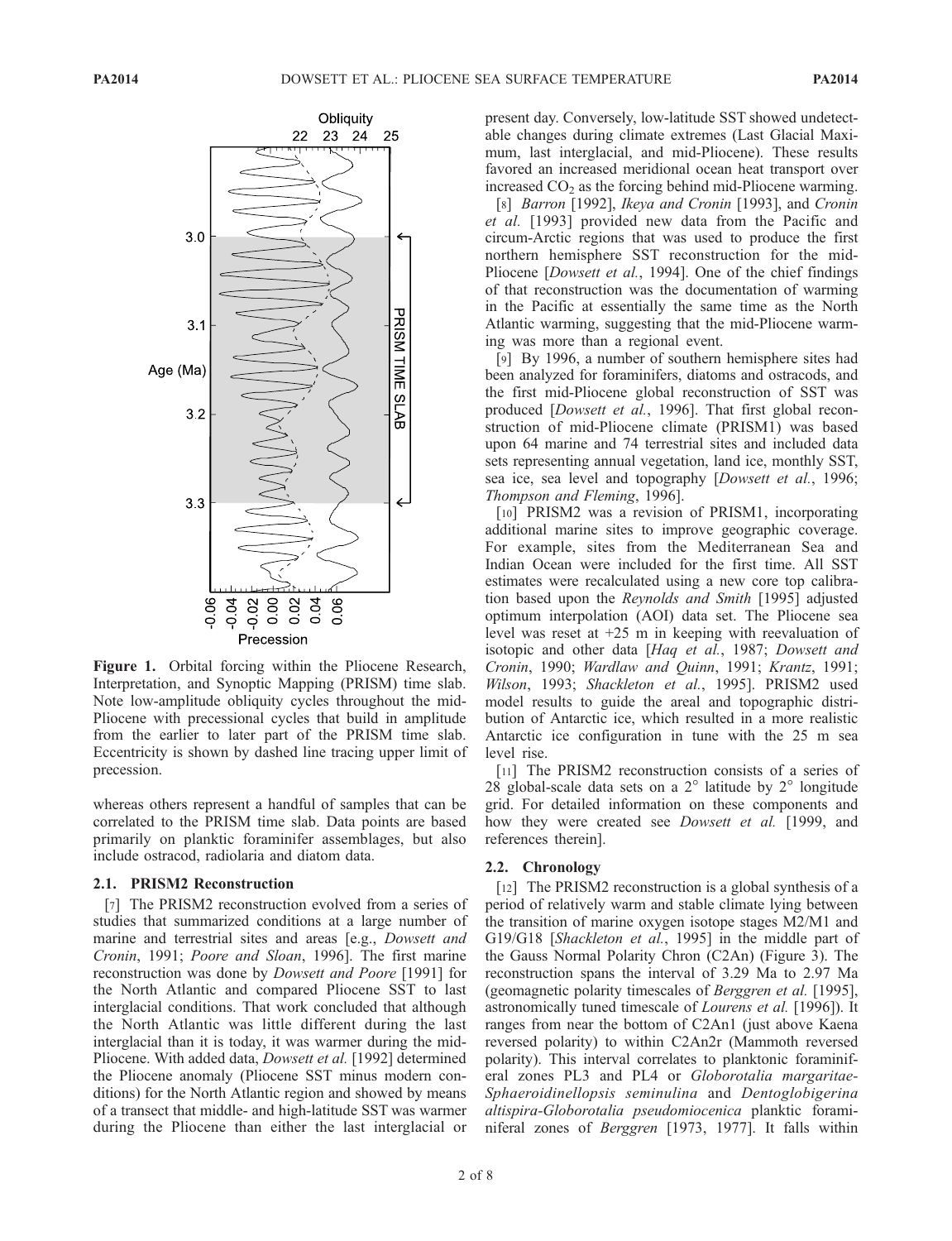

Figure 2. Geographic distribution of localities used to construct PRISM2 [Dowsett et al., 1999], PRISM-MAX, and PRISM-MIN reconstructions.

calcareous nannofossil zone NN16 of Martini [1971] or CN12a of Bukry [1973, 1975].

# 2.3. Sea Surface Temperature Estimates and Peak Averaging

[13] Seventy-seven marine localities/sections were used for the PRISM2 SST reconstructions (Figure 2). The uneven distribution of control points used for the reconstruction primarily reflects the availability of suitable material for study. Details of the techniques used to transform fossil data into estimates of SST are given by Dowsett and Poore [1991], *Dowsett* [1991], *Cronin and Dowsett* [1990], Barron [1996], PRISM Project Members [1996], and Dowsett and Robinson [1998]. When available, estimates published by other workers were used to augment and cross check the estimates derived by the PRISM2 study.

[14] The peak averaging method [*Dowsett and Poore*, 1991] examines an SST time series for contained warm peaks. Those identified estimates that are considered valid are summed and averaged to provide a ''warm peak average.'' These average values, for each locality, are then contoured to produce SST reconstructions. By convention, the cold or winter SST string is examined for peaks and the corresponding warm or summer season estimates are also tabulated [Dowsett and Poore, 1991] (Figure 4).

[15] The "validity test" in most cases is a communality or distance measure cutoff. When using factor analytic transfer functions, the communality  $h^2$  is given by the formula:

$$
h_k^2 = \sum_{i=1}^k S_k^2
$$

where the square of the correlation of variable  $k$  with factor  $i$ gives the part of the variance accounted for by that factor or the proportion of information explained by the chosen factor model. Therefore communality ranges from 0 to 1.

For example, a model that explains 80% of a multivariate sample's variance has a sample communality of 0.640. The PRISM reconstructions routinely use a communality threshold of 0.70 indicating the factor model explains a minimum of approximately 84% of the variance in the data.

[16] The modern analog technique, used heavily in the Pacific where modern calibration data have poor geographic



Figure 3. Correlation diagram showing position of (a) PRISM time slab interval (shaded band) relative to geomagnetic polarity, (b) planktic foraminiferal zones, and (c) calcareous nannofossil zonation [Berggren, 1973, 1977; Berggren et al., 1995; Martini, 1971].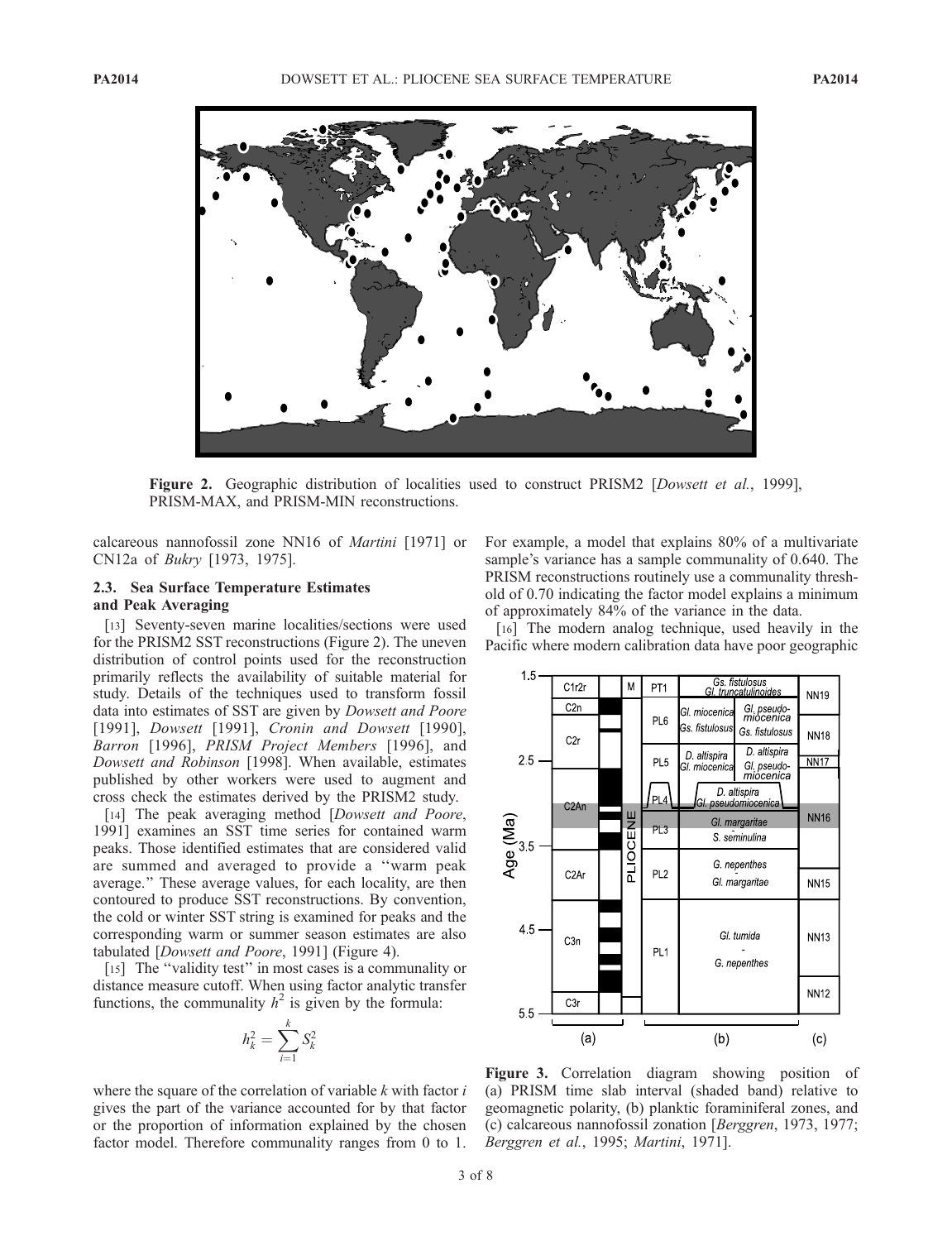

Figure 4. Hypothetical sea surface temperature (SST) record illustrating warm peak average (PRISM2), maximum warming (PRISM-MAX), and minimum warming (PRISM-MIN), as described in text. Solid jagged line represents SST estimates from factor analytic transfer function [Dowsett and Poore, 1990; Dowsett, 1991]. Dashed line shows downcore communality estimates. Vertical line (labeled a) pointing to the communality axis indicates communality of 0.85 (92% of variance explained by factor model). Horizontal arrows indicate warm peaks. Note that one warm peak (labeled b) near 3.175 Ma has a communality less than the chosen threshold of 0.85 and is therefore not used to develop the warm peak average ( $\sim$ 22.8°C, indicated by vertical line (labeled c) pointing toward the SST axis) for the interval. Maximum warming (labeled d) and minimum warming (labeled e) as defined in text are also shown.

coverage, provides a distance measure between the target sample and the nearest analogs in a calibration data set. PRISM temperature estimates utilize the squared chord distance measure

$$
d_{ij} = \sum k \left( p_{ik}^{1/2} - p_{jk}^{1/2} \right)^2
$$

where  $d_{ij}$  is the squared chord distance between two multivariate samples i and j, and  $p_{ik}$  is the proportion of species  $k$  in sample  $i$ . Squared chord distance values can range from 0.0 to 2.0, with 0.0 indicating identical proportions of species within the samples being compared. Values above 0.15 are considered nonanalogs for the

purpose of our temperature estimation [Dowsett and Robinson, 1998; Dowsett and Poore, 1999]. We do not use the SIMMAX method of analogs [Pflaumann et al., 1996], despite improvements it offers, because of the geographic bias inherent in the methodology [Telford et al., 2004].

[17] In the example shown in Figure 4, the four warm peaks passing the validity test (in this case set to a communality = 0.85) have a mean value of  $22.8^{\circ}$ C. The PRISM methodology would use this value to represent how warm it gets during warm peak phases of the interval being investigated. The warmest peak on Figure 4 is  $\sim$ 24.0°C and the ''coolest'' warm peak still passing the validity test is just over  $22^{\circ}$ C. In this study, these maximum and minimum warm peaks within the PRISM time slab were recorded for each marine locality.

# 3. Results

[18] Each locality used in the PRISM2 reconstruction [Dowsett et al., 1999] was reevaluated in terms of chronology and accuracy of faunal census. For planktic foraminifer samples, transfer functions or dissimilarity coefficient matching was used to generate time series of SST for each site. Localities used for SST reconstruction range from detailed high-resolution time series from deep-sea cores to single samples from outcrop sections. The data primarily come from the former, but there are complications when determining the range of variability in some samples. Therefore, in sequences with too few samples or where other methods are not applicable, the error bars on the actual SST estimates were used to determine maximum and minimum probable warming.

[19] Following the methods outlined above, automated routines were applied to each time series to determine the warm peak average, maximum possible warming, and minimum possible warming. The warm peak averages were identical in all cases to the numbers generated by PRISM2. For both the maximum and minimum data, new anomaly maps were generated showing the difference between the warming scenario and the modern temperature at each site. These data were then used to construct contour maps of the maximum (minimum) warming anomalies relative to the PRISM2 reconstruction and modern temperature. These anomaly maps were applied to the PRISM2 temperature fields to generate new SST maps. As was the methodology for PRISM2, these transformations were done for February and August reconstructions, and the remaining 10 months of the year were generated by fitting each cell designated as marine to a sine curve. The final maximum (minimum) SST fields were then compared to PRISM2 sea ice maps. The maximum warming data set incorporates a simple 1-month shift in sea ice conditions resulting in a temporal increase in Northern Hemisphere icefree conditions during summer. The minimum warming data set is not significantly different from the PRISM2 SST reconstruction to warrant changes in sea ice distribution, nor are there any independent data to support such changes.

# 4. PRISM-MAX Data

[20] The PRISM-MAXFEB, AUG data are at first glance very similar to those of the PRISM2<sub>FEB,AUG</sub> reconstruction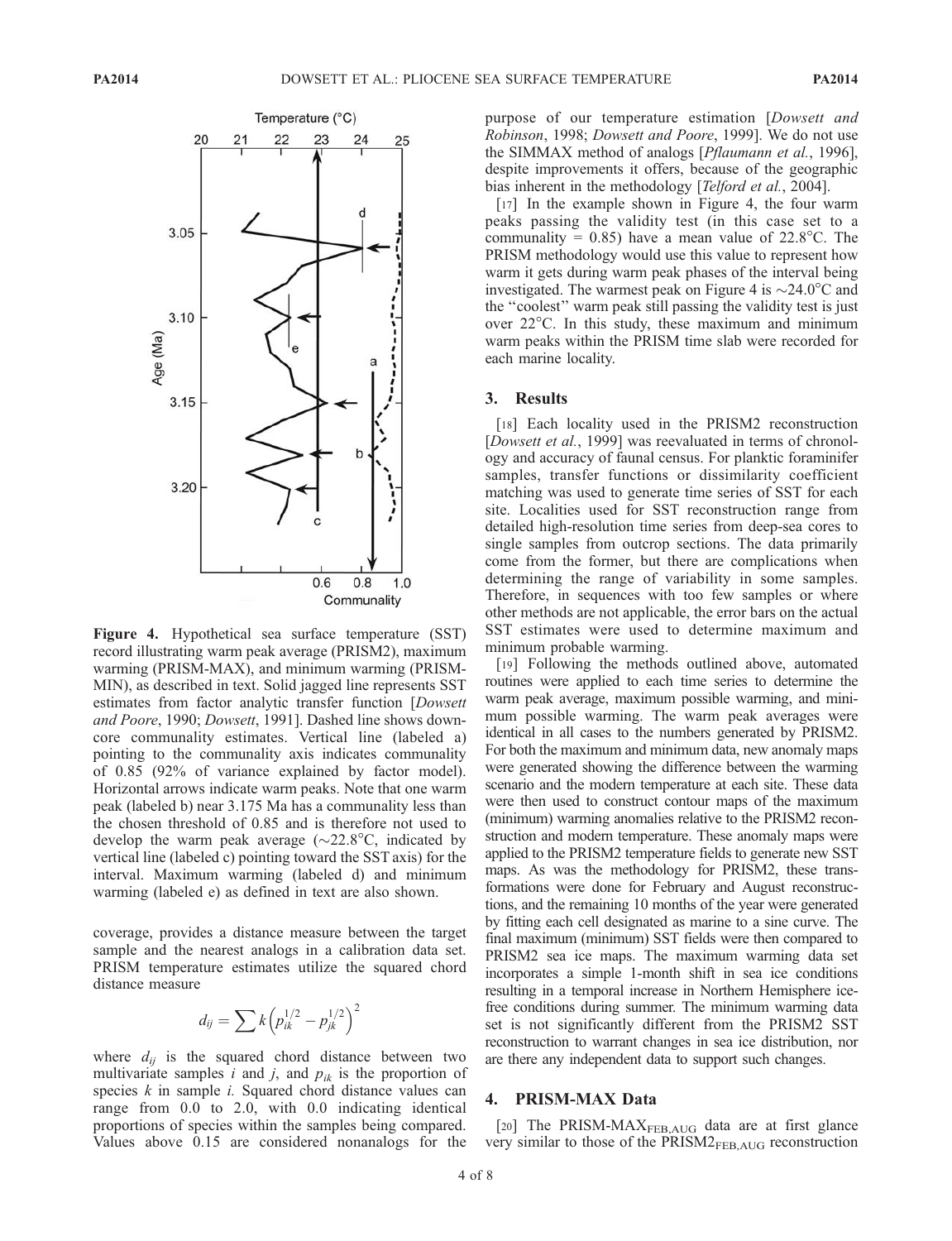

Figure 5. Maximum, minimum, and average (PRISM2) SST for February (a) PRISM-MAX, (b) PRISM2 and (c) PRISM-MIN and August (d) PRISM-MAX, (e) PRISM2, and (f) PRISM-MIN. See color version of this figure at back of this issue.

(Figure 5). On closer inspection, however, there are several significant differences. The movement of the  $14^{\circ}$ C isotherm illustrates the deflection of the warm waters of the Atlantic and Pacific Oceans toward the poles in both hemispheres. The effect of the Gulf Stream and Kuroshio Currents in the Northern Hemisphere are felt farther into the Arctic than during the average (PRISM2) reconstruction in both seasons. SST's along the Arctic shoreline are approximately 1.5 times warmer than those in the PRISM2 data set.

[21] Similar warming is found in the Southern Hemisphere where warmer waters in the PRISM-MAX reconstruction extend at least 2° latitude farther south than those within the PRISM2 reconstruction. The lowlatitude regions show little to no warming with respect to modern SST in either the PRISM2 or the PRISM-MAX data.

[22] Sea ice distribution in the PRISM-MAXFEB, AUG reconstruction shows approximately 5% less annual sea ice cover than in the PRISM2 reconstruction. The seasonal distribution of sea ice in both hemispheres shows a longer period of summer ice-free conditions, and a maximum extent of winter sea ice that is somewhat less than in the PRISM2 reconstruction. SST data along sea ice margins was adjusted to make a

smooth transition between the sea ice and open marine regions.

# 5. PRISM-MIN Data

[23] The PRISM-MIN $_{\text{FEB,AUG}}$  data are similar to those of the PRISM2 reconstruction. The  $14^{\circ}$  isotherm can again be used to discern subtle differences between this and the PRISM2 reconstruction. As one might expect, SST's are deflected toward the equator to a small degree just as the SST's in PRISM-MAX were deflected toward the polar regions. The reduction in warming is less significant and represents on average approximately 75% of the PRISM2 warming outside of low-latitude regions in both hemispheres. With SST's so similar to the PRISM2 reconstruction, sea ice in PRISM-MIN was left unchanged from the PRISM2 configuration.

### 6. Discussion

# 6.1. Variability of Warming Within the PRISM Time Slab

[24] The PRISM-MAX and PRISM-MIN analyses indicate that variability of warming in the low latitudes was small compared to middle- and high-latitude areas. The greatest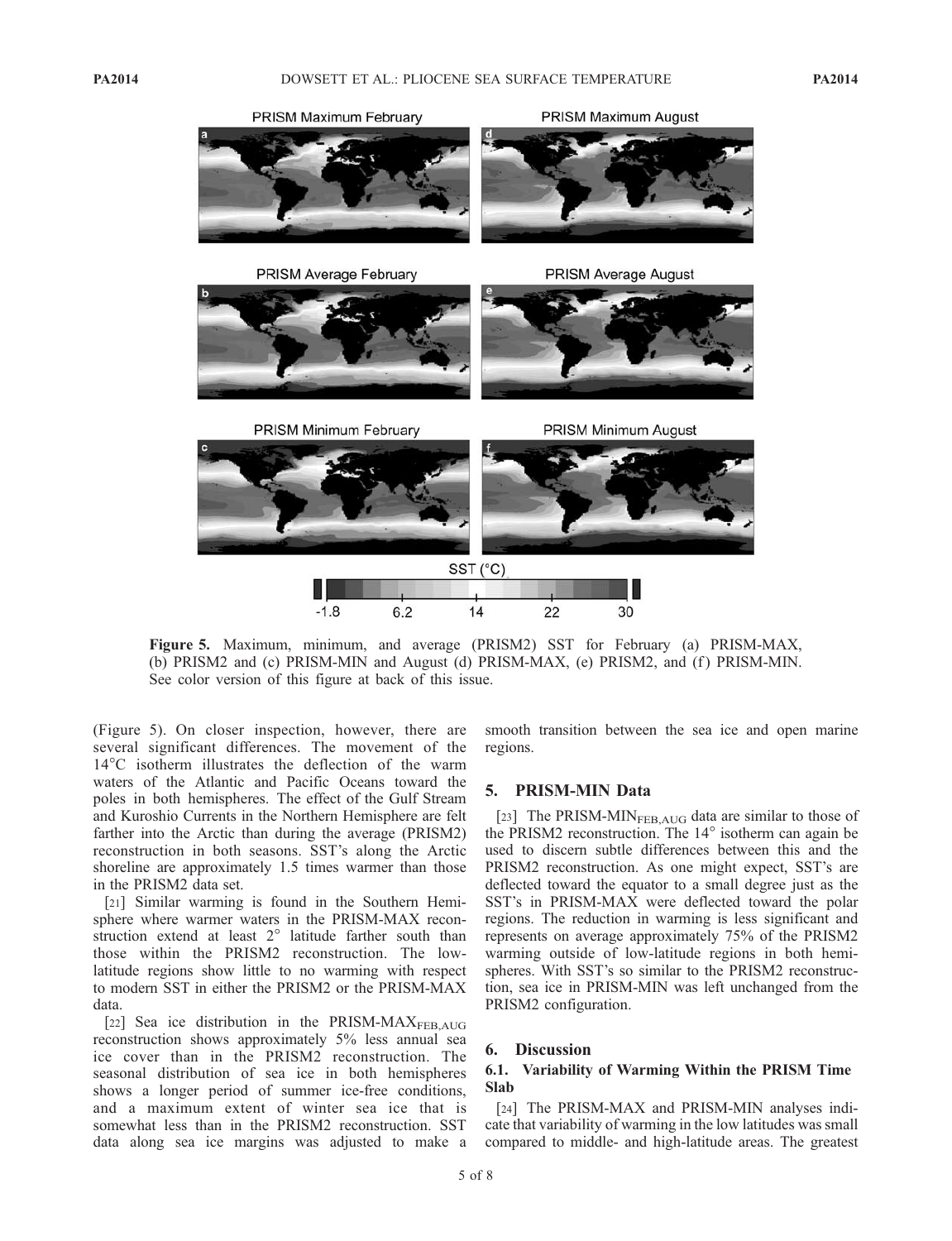

Figure 6. Variability of Pliocene derived by subtracting PRISM-MIN from PRISM-MAX, based upon the 77 PRISM localities shown in Figure 2.

variability is seen in regions that experienced the greatest warming (Figure 6). On a broad scale, these areas of increased variability probably reflect variations in the positions of the warm poleward flowing currents of the main gyres. In these areas, rapid or abrupt climate changes within the PRISM time slab occur over periods of less than 5000 years. Draut et al. [2003] document variability in the oxygen isotopic record of surface dwelling planktics that exhibits transitions of up to 0.6% in only 4000 years. Over this same interval, preliminary work on planktic foraminiferal assemblages indicates a  $\sim$ 2 $\degree$ C change in SST. The abruptness of these changes is controlled by stratigraphic resolution (and therefore sample density), and is probably much shorter, although additional work is necessary to refine these data.

[25] It is important to note that the warming variability referred to here is not a measure of the range of SST within the time slab but rather the range in the ''estimated warming'' within the time slab. Overall range in temperature is usually significantly greater than the values reported here.

#### 6.2. Geographic Distribution of Warming Relative to Modern Conditions

[26] PRISM results using planktic foraminiferal SST estimates have documented low-latitude temperatures that exhibit little discernible change from present-day conditions. The pattern of greater warming with increasing latitude reconstructed by the PRISM analyses has been used to support the hypothesis that increased meridional ocean heat flux contributed to Pliocene warmth [*Dowsett et al.*, 1992]. Increasing poleward ocean heat transport would even have the effect of cooling at the equator [Rind and Chandler, 1991]. Another hypothesis to account for Pliocene climate warmth in middle to high latitudes is increased atmospheric  $CO<sub>2</sub>$ , which would have the effect of constant magnitude of warming at all latitudes, amplified where sea ice is removed. In fact, a combination of the two mechanisms was probably responsible for the Pliocene record of warmth [Sloan et al., 1995; Raymo et al., 1996].

[27] Recent work on Pliocene SST results from alkenone paleothermometry indicates warming may have also occurred in some low-latitude regions, in contrast to the planktic foraminifer faunal based SST estimates presented previously and expanded upon in the current paper.

[28] From an ecological standpoint, it seems unlikely that open ocean tropical SST during the Pliocene rose above  $30^{\circ} - 31^{\circ}$ C. Laboratory culture studies indicate that  $\sim$ 31°C is an upper limit of planktic foraminifer survival [Bijma et al., 1990]. If Pliocene temperatures were significantly warmer than today, one would expect a Pliocene tropical foraminiferal assemblage composition distinct from those of the modern tropics. For example, there might be higher percentages of the most thermophilic species Globigerinoides ruber and Globigerinoides sacculifer. Indeed, surface temperatures in the modern Red Sea reach values in excess of  $32^{\circ}$ C [*Reynolds and Smith*, 1995] and contain low-diversity planktic foraminifer assemblages dominated by Globigerinoides ruber and Globigerinoides sacculifer [Kroon, 1991]. Our mid-Pliocene low-latitude planktic assemblages do not have the same structure. A less likely alternative is that modern tropical foraminiferal assemblages maintained their modern community structure even in response to temperatures above  $\sim$ 30 $^{\circ}$ C.

[29] A compilation of mid-Pliocene alkenone-based SST estimates [Haywood et al., 2005] contains five localities, primarily from areas of ocean margin or equatorial upwelling [Herbert and Schuffert, 1998; Marlow et al., 2000]. Changes in upwelling regions are not necessarily indicative of overall low-latitude warming, but may instead be a local to regional phenomenon. Thus alkenone spatial coverage is still limited compared to the PRISM2 foraminiferal locality distribution. Moreover, few alkenone sites are near PRISM2 locations, making direct comparison of the two proxy methods difficult.

[30] A carefully planned program using multiproxy temperature estimation on the same sample sets from both upwelling and nonupwelling regions and a range of latitudes is necessary to adequately address the question of Pliocene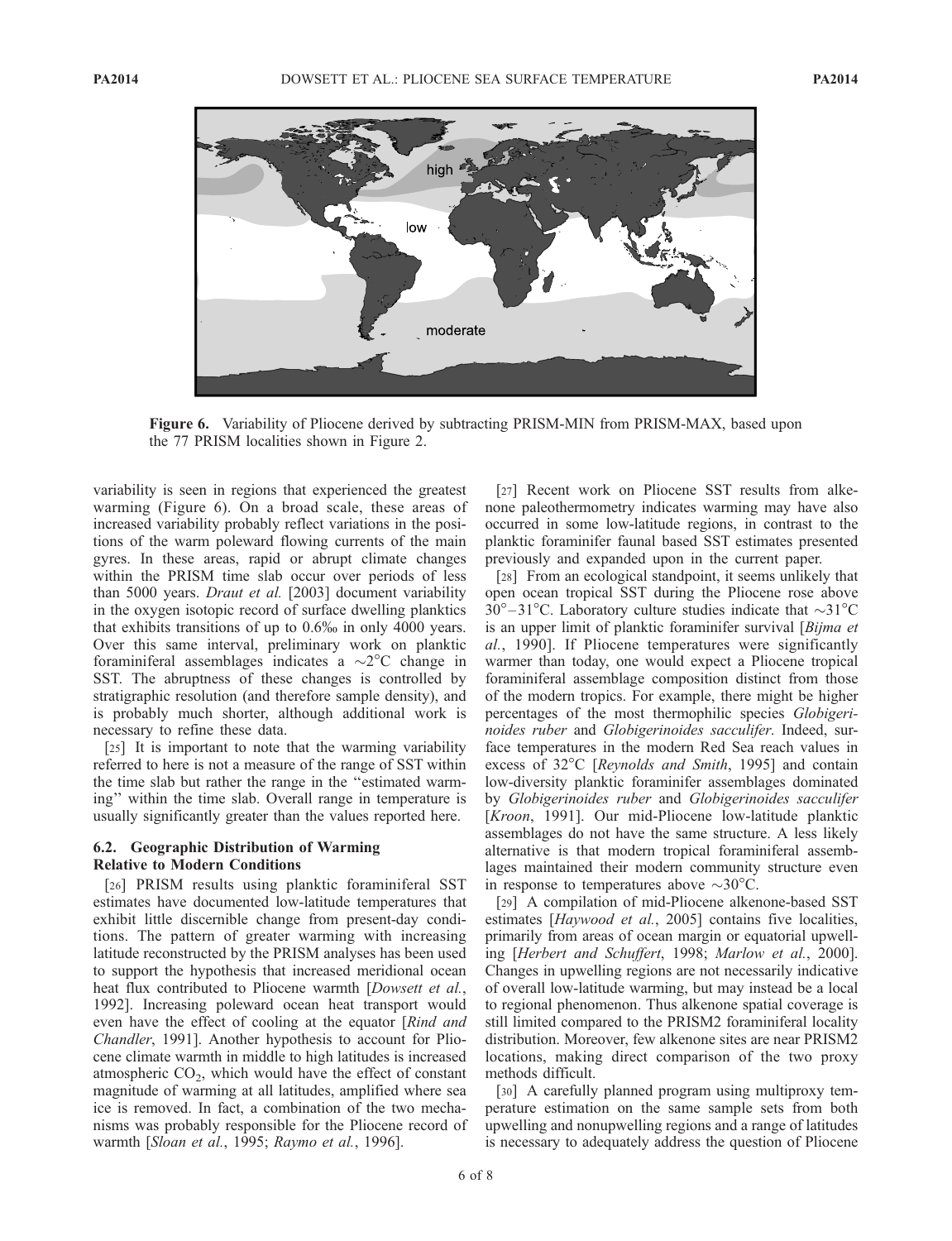low-latitude temperatures. Such a study will also need to address interproxy calibration differences [Muller et al., 1998; *Dowsett et al.*, 1999] (presently the alkenone calibration shows on average  $0.5^{\circ}$ C ranging up to  $2^{\circ}$ C warmer temperatures than the PRISM calibration) and interspecific and intraspecific variability of alkenone values [Conte et al., 1998] in light of the differences in the calcareous nannofossil floras between modern and Pliocene sediments.

#### 7. Conclusions

[31] Modeling experiments utilizing the PRISM reconstructions [i.e., Chandler et al., 1994; Sloan et al., 1996; Haywood et al., 2000; Haywood et al., 2001; Haywood and Valdes, 2004] have shown that results are heavily influenced by the ocean conditions set in the model. It is not clear whether coupled ocean-atmosphere modeling experiments [e.g., Haywood and Valdes, 2004] can accurately portray the mid-Pliocene climate without a better understanding of deep ocean conditions [Cronin et al., 2005], low-latitude SST, and some idea of the variability of mid-Pliocene warming. Together with the modeling community, PRISM researchers have devised the maximum and minimum possible warming data sets presented here as a bracket around oceanic climatic conditions during the mid-Pliocene.

[32] Clearly, the peak averaging method produces a reconstruction that is flawed. The inability to correlate accurately between submillennial to millennia scale events occurring more than 3 million years ago is the chief reason for this. The PRISM-MAX and PRISM-MIN data sets developed here are likewise unrealistic, but they place an outside bound on the state of the climate system during the mid-Pliocene warm period. Together, they define the variability of warming within the PRISM time slab. These new minimum and maximum possible warming data are particularly useful for climate modeling studies where it is necessary to calculate the range of SST forcing within the PRISM time slab.

[33] The results presented here indicate greatest variability in warming within the PRISM time slab occurs in middle- to high-latitude regions where the greatest warming relative to present has previously been documented. Comparison of multiproxy records (faunal, alkenone and Mg:Ca) from individual locations within and away from upwelling regions are necessary to address the important question of low-latitude warming (relative to present) during the mid-Pliocene.

[34] Acknowledgments. This work benefited from discussions with Alan Haywood and Debra Willard. Lynn Wingard, Marci Robinson, and Mark Williams provided helpful reviews of this manuscript. Funding for this work was provided by the USGS Earth Surface Dynamics Program (H.J.D. and T.M.C.) and the National Science Foundation (ATM-0214400 and ATM-0323516 to M.A.C. and ATM-0323276 to G.S.D.).

#### References

- Barron, J. A. (1992), Pliocene paleoclimatic interpretation of DSDP Site 580 (NW Pacific) using diatoms, Mar. Micropaleontol., 20, 23-44.
- Barron, J. A. (1996), Diatom constraints on the position of the Antarctic Polar Front in the middle part of the Pliocene, Mar. Micropaleontol., 27, 195 – 213.
- Berggren, W. A. (1973), The Pliocene time scale: Calibration of planktonic foraminiferal and calcareous nannoplankton zones, Nature, 243, 391 – 397.
- Berggren, W. A. (1977), Late Neogene planktonic foraminiferal biostratigraphy of the Rio Grande Rise (South Atlantic), Mar. Micropaleontol., 2, 265 – 313.
- Berggren, W. A., D. V. Kent, C. C. Swisher, and M.-P. Aubry (1995), A revised Cenozoic geochronology and chronostratigraphy, in Geochronology, Time Scales and Global Stratigraphic Correlation, edited by W. A. Berggren et al., Tulsa, Spec. Publ. SEPM Soc. Sediment. Geol., 54, 129-212.
- Bijma, J., W. W. Faber, and C. Hemleben (1990), Temperature and salinity limits for growth and survival of some planktonic foraminifers in laboratory cultures, J. Foraminiferal Res.,  $20(2)$ , 95 – 116.
- Bukry, D. (1973), Low-latitude coccolith biostratigraphic zonation, Initial Rep. Deep Sea Drill. Project, 15, 685-703.
- Bukry, D. (1975), Coccolith and silicoflagellate stratigraphy, northwestern Pacific Ocean, Deep Sea Drilling Project Leg 32, Initial Rep. Deep Sea Drill. Proj., 32, 677 – 701.
- Chandler, M., D. Rind, and R. Thompson (1994), Joint investigations of the middle Pliocene climate II: GISS GCM Northern

Hemisphere results, Global Planet. Change, 9, 197 – 219.

- Conte, M. H., A. Thompson, D. Lesley, and R. S. Harris (1998), Genetic and physiological influences on the alkenone/alkeonate versus growth temperature relationship in Emiliania huxleyi and Gephyrocapsa oceanica, Geochim. Cosmochim. Acta, 62, 51-68.
- Cronin, T. M., and H. J. Dowsett (1990), A quantitative micropaleontologic method for shallow marine paleoclimatology: Application to Pliocene deposits of the western North Atlantic Ocean, Mar. Micropaleontol., 16,  $117 - 148.$
- Cronin, T. M., R. C. Whatley, A. Wood, A. Tsukagoshi, N. Ikeya, E. Brouwers, and W. Briggs (1993), Microfaunal evidence for elevated Pliocene temperatures in the Arctic Ocean, Paleoceanography,  $8(2)$ ,  $161-173$ .
- Cronin, T. M., H. J. Dowsett, G. S. Dwyer, P. A. Baker, and M. A. Chandler (2005), Mid-Pliocene deep-sea bottom water temperatures based on ostracode Mg/Ca ratios, Mar. Micropaleontol., 54, 249 – 261.
- Dowsett, H. J. (1991), The development of a long-range foraminifer transfer function and application to late Pleistocene North Atlantic climatic extremes, Paleoceanography, 6(2),  $259 - 273$
- Dowsett, H. J. (2004), Bracketing mid Pliocene sea surface temperature: Maximum and minimum possible warming, U.S. Geol. Surv. Data Ser., 114. (Available at http://pubs.usgs.gov/ds/ 2004/114/)
- Dowsett, H. J., and T. M. Cronin (1990), High eustatic sea level during the Middle Pliocene: Evidence from the southeastern U.S. Atlantic Coastal Plain, Geology, 18, 435 – 438.
- Dowsett, H. J., and T. M. Cronin (1991), Preface, Quat. Sci. Rev,  $10(2-3)$ , v-vi.
- Dowsett, H. J., and R. Z. Poore (1991), Pliocene sea surface temperatures of the North Atlantic Ocean at 3.0 Ma, Quat. Sci. Rev.,  $10(2-3)$ ,  $189 - 204$
- Dowsett, H. J., and R. Z. Poore (1999), Last interglacial sea surface temperature estimates from the California margin: Improvements to the modern analog technique, U.S. Geol. Surv. Bull., 2171. (Available at http://pubs.usgs.gov/ bulletin/b2171/)
- Dowsett, H. J., and M. M. Robinson (1998), Application of the modern analog technique (MAT) of sea surface temperature estimation to middle Pliocene North Pacific planktonic foraminifer assemblages, Palaeontol. Electron.,  $1(1)$ , article 3, 22 pp. (Available at http://palaeo-electronica.org/1998\_1/dowsett/ issue1.htm)
- Dowsett, H. J., T. M. Cronin, R. Z. Poore, R. C. Whatley, and A. Wood (1992), Evidence for increased meridional heat transport in the North Atlantic Ocean during the Pliocene, Science, 258, 1133-1135.
- Dowsett, H. J., R. S. Thompson, J. A. Barron, T. M. Cronin, R. F. Fleming, S. E. Ishman, R. Z. Poore, D. A. Willard, and T. R. Holtz Jr. (1994), Paleoclimatic reconstruction of a warmer Earth: PRISM middle Pliocene Northern Hemisphere synthesis, Global Planet. Change, 9, 169 – 195.
- Dowsett, H. J., J. Barron, and R. Poore (1996), Middle Pliocene sea surface temperatures: A global reconstruction, Mar. Micropaleontol.,  $27(1 - 4)$ ,  $13 - 25$ .
- Dowsett, H. J., J. A. Barron, R. Z. Poore, R. S. Thompson, T. M. Cronin, S. E. Ishman, and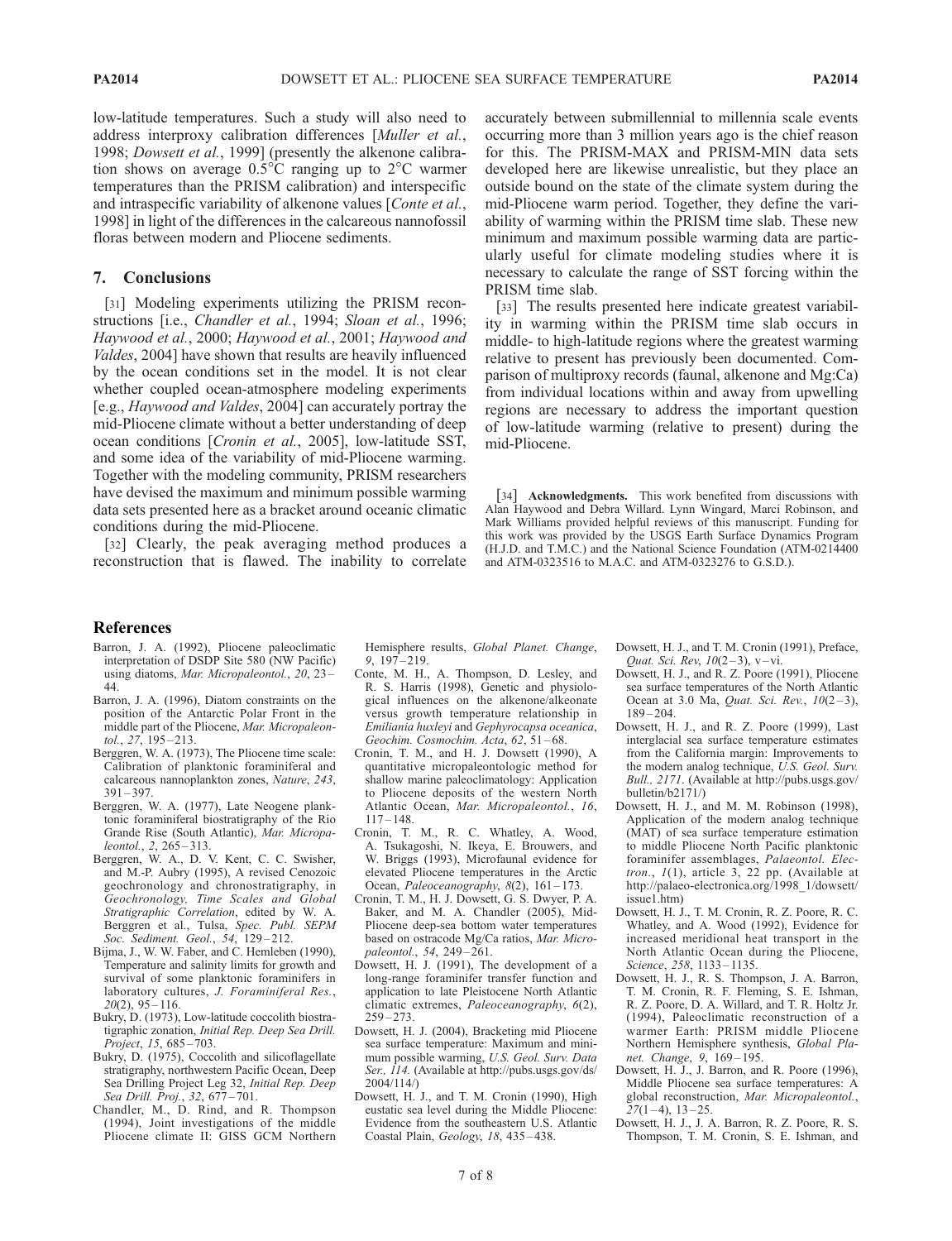D. A. Willard (1999), Pliocene paleoenvironmental reconstruction: PRISM2, U.S. Geol. Surv. Open File Rep., 99-535. (Available at http://pubs.usgs.gov/of/of99-535/)

- Draut, A. E., M. E. Raymo, J. F. McManus, and D. W. Oppo (2003), Climate stability during the Pliocene warm period, Paleoceanography, 18(4), 1078, doi:10.1029/2003PA000889.
- Haq, B. H., J. Hardenbol, and P. R. Vail (1987), Chronology of fluctuating sea levels since the Triassic, Science, 235, 1156-1167.
- Haywood, A. M., and P. J. Valdes (2004), Modelling Pliocene warmth: Contribution of atmosphere, oceans and cryosphere, Earth Planet. Sci. Lett., 218, 363 – 377.
- Haywood, A. M., P. J. Valdes, and B. W. Sellwood (2000), Global scale palaeoclimate reconstruction of the middle Pliocene climate using the UKMO GCM: Initial results, Global Planet. Change, 25, 239 – 256.
- Haywood, A. M., P. J. Valdes, B. W. Sellwood, J. O. Kaplan, and H. J. Dowsett (2001), Modelling middle Pliocene warm climates of the USA, Palaeontol. Electron., 4(1), article 5, 21 pp. (Available at http://palaeo-electronica.org/ 2001\_1/climate/issue1\_01.htm)
- Haywood, A. M., P. Dekens, A. C. Ravelo, and M. Williams (2005), Warmer tropics during the mid-Pliocene? Evidence from alkenone paleothermometry and a fully coupled ocean-atmosphere GCM, Geochem. Geophys. Geosyst., 6, Q03010, doi:10.1029/ 2004GC000799.
- Herbert, T. D., and J. D. Schuffert (1998), Alkenone unsaturation estimates of late Miocene through late Pliocene sea surface temperature changes, ODP Site 958, Proc. Ocean Drill. Program Sci. Results, 159, 17-22.
- Ikeya, N., and T. M. Cronin (1993), Quantitative analysis of ostracoda and water masses around Japan: Application to Pliocene and Pleistocene paleoceanography, Micropaleontology, 39,  $263 - 281$
- Krantz, D. E. (1991), A chronology of Pliocene sea-level fluctuations: The U.S. middle Atlantic Coastal Plain record, Quat. Sci.  $Rev.$ ,  $10(2-3)$ ,  $163-174$ .
- Kroon, D. (1991), Distribution of extant planktic foraminiferal assemblages in Red Sea and northern Indian Ocean surface

waters, Rev. Espan. Micropaleontol., 23(1),  $37 - 74.$ 

- Lourens, L. J., A. Antonarakou, F. J. Hilgen, A. A. M. Van Hoof, C. Vergnaud-Grazzini, and W. J. Zachariasse (1996), Evaluation of the Plio-Pleistocene astronomical timescale, Paleoceanography,  $11(4)$ , 391-413.
- Marlow, J. R., C. B. Lange, G. Wefer, and A. Rosell-Mele (2000), Upwelling intensification as part of the Plio-Pleistocene climate transition, Science, 290, 2288 – 2294.
- Martini, E. (1971), Standard tertiary and Quaternary calcareous nannoplankton zonation, in Proceedings II Planktonic Conference, Rome, 1970, vol. 2, edited by A. Farinacci, pp. 739 – 785, Telao Sci., Rome.
- Muller, P. J., G. Krist, G. Ruhland, I. Von Storch, and A. Rosell-Mele (1998), Calibration of the alkenone paleotemperature index  $UK'_{37}$  based on core-tops from the eastern South Atlantic and the global ocean  $(60N-60S)$ , Geochim. Cosmochim. Acta, 62, 1757-1772
- Pflaumann, U., J. Duprat, C. Pujol, and L. Labeyrie (1996), SIMMAX: A modern analog technique to deduce Atlantic sea surface temperatures from planktic foraminifera in deep sea sediments, Paleoceanography,  $11(1)$ , 15 – 35.
- Poore, R. Z., and L. C. Sloan (1996), Climates and climate variability of the Pliocene, Mar. Micropaleontol.,  $27(1/4)$ ,  $1-2$ .
- PRISM Project Members (1996), Middle Pliocene paleoenvironments of the Northern Hemisphere, Paleoclimate and Evolution, With Emphasis on Human Origins, edited by E. S. Vrba et al., pp. 197-212, Yale Univ. Press, New Haven, Conn.
- Raymo, M. E., B. Grant, M. Horowitz, and G. H. Rau (1996), Mid-Pliocene warmth: Stronger greenhouse and stronger conveyor, Mar. Micropaleontol., 27(1/4), 313-326.
- Reynolds, R. W., and T. M. Smith (1995), A high-resolution global sea surface temperature climatology, J. Clim., 8, 1571 – 1583.
- Rind, D., and M. A. Chandler (1991), Increased ocean heat transports and warmer climate, J. Geophys. Res., 96, 7437 – 7461.
- Shackleton, N. J., M. A. Hall, and D. Pate (1995), Pliocene stable isotope stratigraphy of

Site 846, Proc. Ocean Drill. Program Sci. Results, 138, 337 – 355.

- Sloan, L. C., J. C. G. Walker, and T. C. Moore Jr. (1995), Possible role of oceanic heat transport in early Eocene climate, Paleoceanography,  $10(2)$ ,  $347 - 356$ .
- Sloan, L. C., T. J. Crowley, and D. Pollard (1996), Modeling of middle Pliocene climate with the NCAR GENESIS general circulation model, Mar. Micropaleontol., 27, 51-61.
- Telford, R. J., C. Andersson, H. J. B. Birks, and S. Juggins (2004), Biases in the estimation of transfer function prediction errors, Paleoceanography, 19, PA4014, doi:10.1029/ 2004PA001072.
- Thompson, R. S., and R. F. Fleming (1996), Middle Pliocene vegetation: Reconstructions, paleoclimatic inferences, and boundary conditions for climate modeling, Mar. Micropaleontol., 27(1/4), 27-49.
- Wardlaw, B. R., and T. M. Quinn (1991), The record of Pliocene sea-level change at Enewetak Atoll, Quat. Sci. Rev.,  $10(2/3)$ ,  $247-258$ .
- Wilson, G. S. (1993), Ice induced sea level change in the late Neogene, Ph. D. thesis, Victoria Univ., Wellington.
- Zubakov, V. A., and I. I. Borzenkova (1988), Pliocene palaeoclimates: Past climates as possible analogues of mid-twenty-first century climate, Palaeogeogr. Palaeoclimatol. Palaeoecol., 65, 35-49.
- Zubakov, V. A., and I. I. Borzenkova (1990), Global Paleoclimate of the Late Cenozoic: Dev. Paleontol. Stratigr., vol. 12, 456 pp., Elsevier, New York.

<sup>-</sup>-M. A. Chandler, Goddard Institute for Space Studies, Columbia University, 2880 Broadway, New York, NY 10025, USA.

T. M. Cronin and H. J. Dowsett, U.S. Geological Survey, 926A National Center, Reston, VA 20192, USA. (hdowsett@usgs.gov)

G. S. Dwyer, Division of Earth and Ocean Sciences, Nicholas School of the Environment and Earth Sciences, Duke University, Durham, NC 27708, USA.